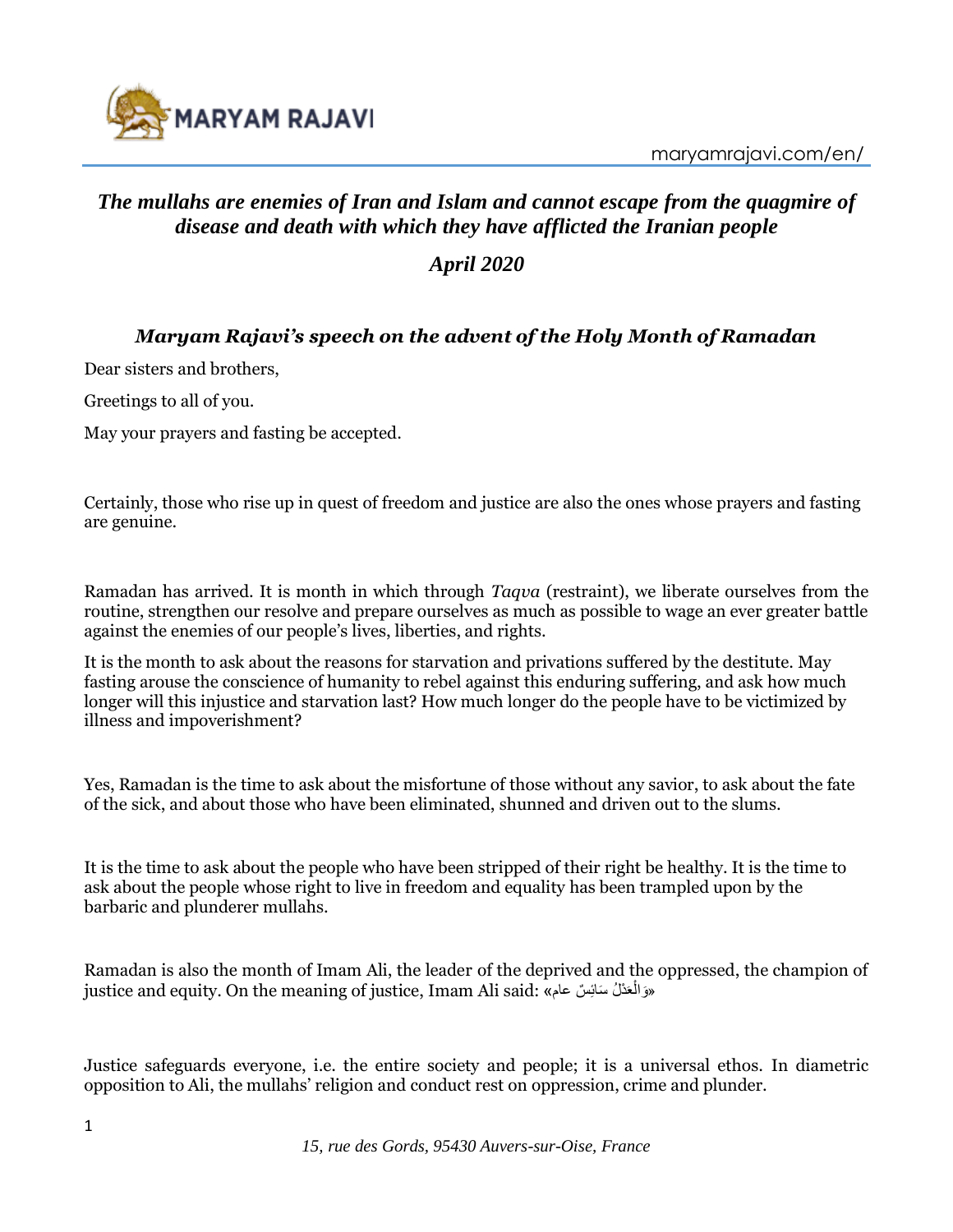In Ramadan the ruling mullahs become more and more disgraced for what they have done to the masses.

Ramadan contrasts the images of the owners and passengers of cars worth hundreds of thousands of dollars, with the overwhelming majority whose suffering from illness, poverty, hunger, and oppression in spreading.

It contrasts the colorful dining tables of a small minority with the empty baskets of tens of millions of plundered Iranians.

It contrasts the palaces, villas and royal living conditions of the detested billionaire mullahs with millions of slum dwellers who suffer from abject poverty.

People lacking jobs to make ends meet, lacking suitable housing to live in, and lacking medication and care to dispense with illness and disease; those who would not have anything to eat unless they go out to earn their meager food every day even in the midst of the outbreak. Not to mention that their damp, tiny and crowded homes do not protect them from the coronavirus.

Why are they suffering from such a predicament? Because the ruling mullahs have usurped the people's wealth and rights. As it has been stated in the Quran:

Have you seen those who attribute falsities to the religion?

The very people who drive away the orphans,

And do not encourage feeding of the destitute.

So, woe to the worshippers!

Those who are neglectful and not honest in their prayers,

Those who prevent and monopolize the sources of production and public wealth.

In his book, *Partovi az Quran* (A ray of light from the Quran), Ayatollah Seyed Mahmoud Taleghani explains the meaning of this Sura, called *Maun*: "If worshippers pray with the intention of getting closer to God and stay away from duplicity, then they must endeavor so that everyone has access to the resources and the means necessary for livelihood. They must uphold the people's legitimate rights. They must look up to God, but extend their hands and reach out to the poor and the oppressed. If they acted as such and if they held themselves responsible for the people, then it could be said that they have upheld both the meaning and form of prayer. Otherwise, they are only hypocrites, not worshippers…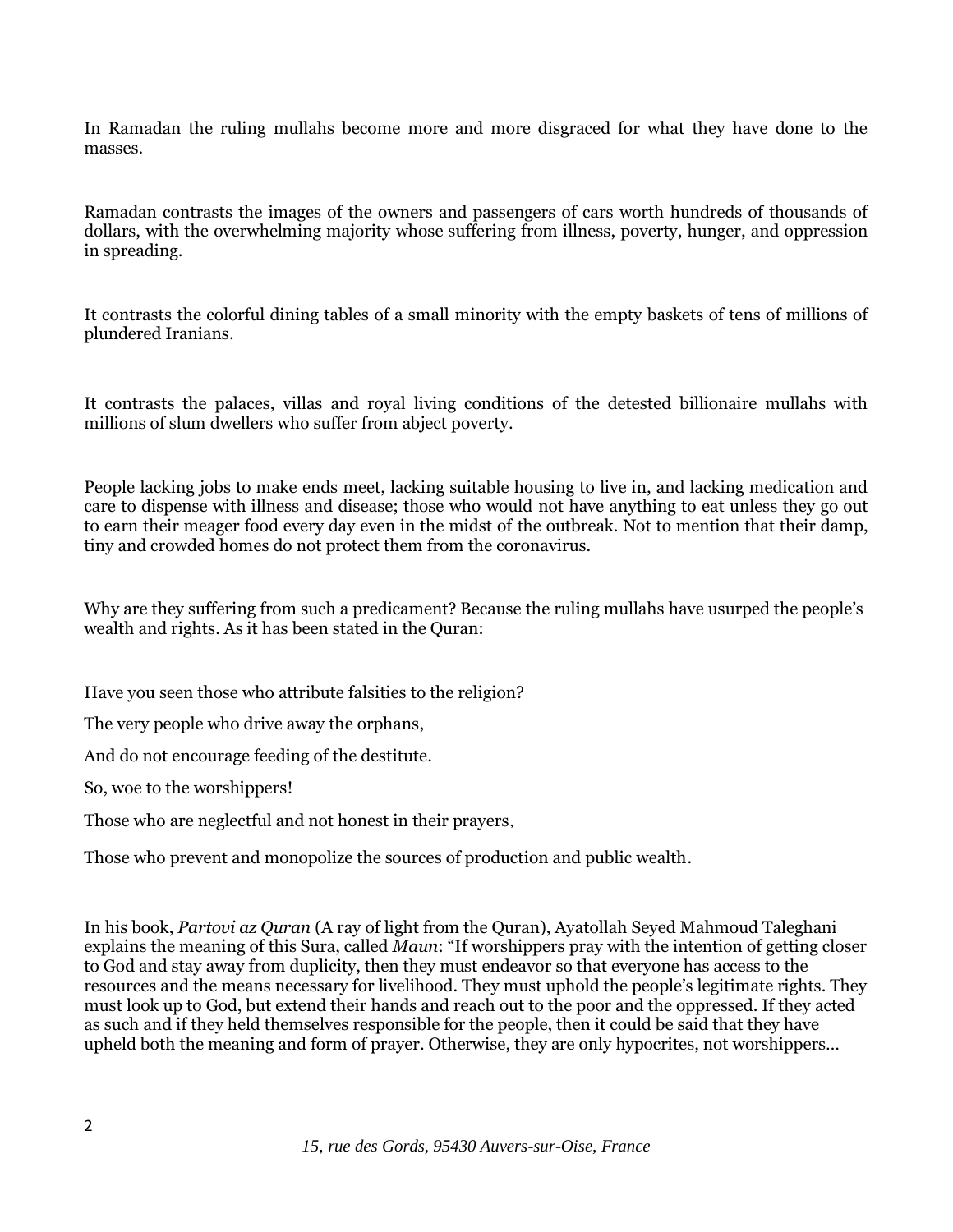*"Maun* (Arabic for means of production) are naturally for public to benefit from. The individuals who prevent the public from benefiting from these (sources of livelihood) are those who place obstacles and abuse the public's rights. So, to return to the original and natural conditions where the sources of wealth are for everyone's benefit, the obstacles and people who prevent this from happening must be removed and forced to relinquish their grip."

Yes, the grip of oppressive and plundering rulers on the people of Iran must be relinquished. The tyrannical rule built on injustice, theft and pillage must be brought down.

Under the mullahs' rule, every Ramadan has been a month of starvation, deprivation, and coercion for most people. More tragically this year, there is added pain and grief as a result of the spread of the coronavirus and tens of thousands of fatalities due to the mullahs' rule. The coronavirus outbreak is of course a global pandemic, but in Iran, because of the inhuman, anti-Islamic and anti-Iranian rule of the mullahs' religious fascism, the situation is different.

As the Leader of the Iranian Resistance, Massoud Rajavi, pointed out, one must not compare the circumstances in Iran and the clerical regime's policies during the catastrophe to any other country. It would be misleading to apply the Chinese, European, or American models in this regard.

In Iran, the policy adopted by Ali Khamenei (the regime's supreme leader) and Hassan Rouhani (the mullahs' president) could be summarized in one short sentence: Protecting the regime from the danger posed by uprisings. So, as was the case in the unpatriotic Iran-Iraq war and in the massacre of political prisoners in 1988, the regime has adopted the strategy of inflicting wholesale and enormous human casualties and essentially sending waves of human beings into coronavirus minefields. The regime's Health Ministry predicts that the number of coronavirus cases will exceed 1,160,000 by mid-May. Add to all these, patients abandoned in the streets or at hospital entrances, writhing in pain, countless graves being dug, an appalling number of deaths, the risk of rampant starvation and famine, the army of the hungry, and even tens of thousands of hungry chicks buried alive…

Yes, this is the situation in the restless society of Iran under the rule of an inhuman regime.

## **An inhuman regime with an inhuman record**

The record of this inhuman regime is replete with inhuman practices over the past 40 years, and now contains yet another inhuman policy.

In 1982, in the appraisal of the first year of the nationwide armed resistance, Massoud Rajavi said, "We believe the Khomeini regime is an inhuman and demagogic dictatorship… Why do we use the word inhuman? Because the words 'unpopular' and 'counterrevolutionary' are not sufficiently expressive. These terms could be applied to the Shah's regime. But the Khomeini regime arises from a pre-capitalist mentality. And in view of all their crimes and the fact that the mullahs are intent on annihilating all of Iran's material and human resources, the word 'inhuman' is more expressive."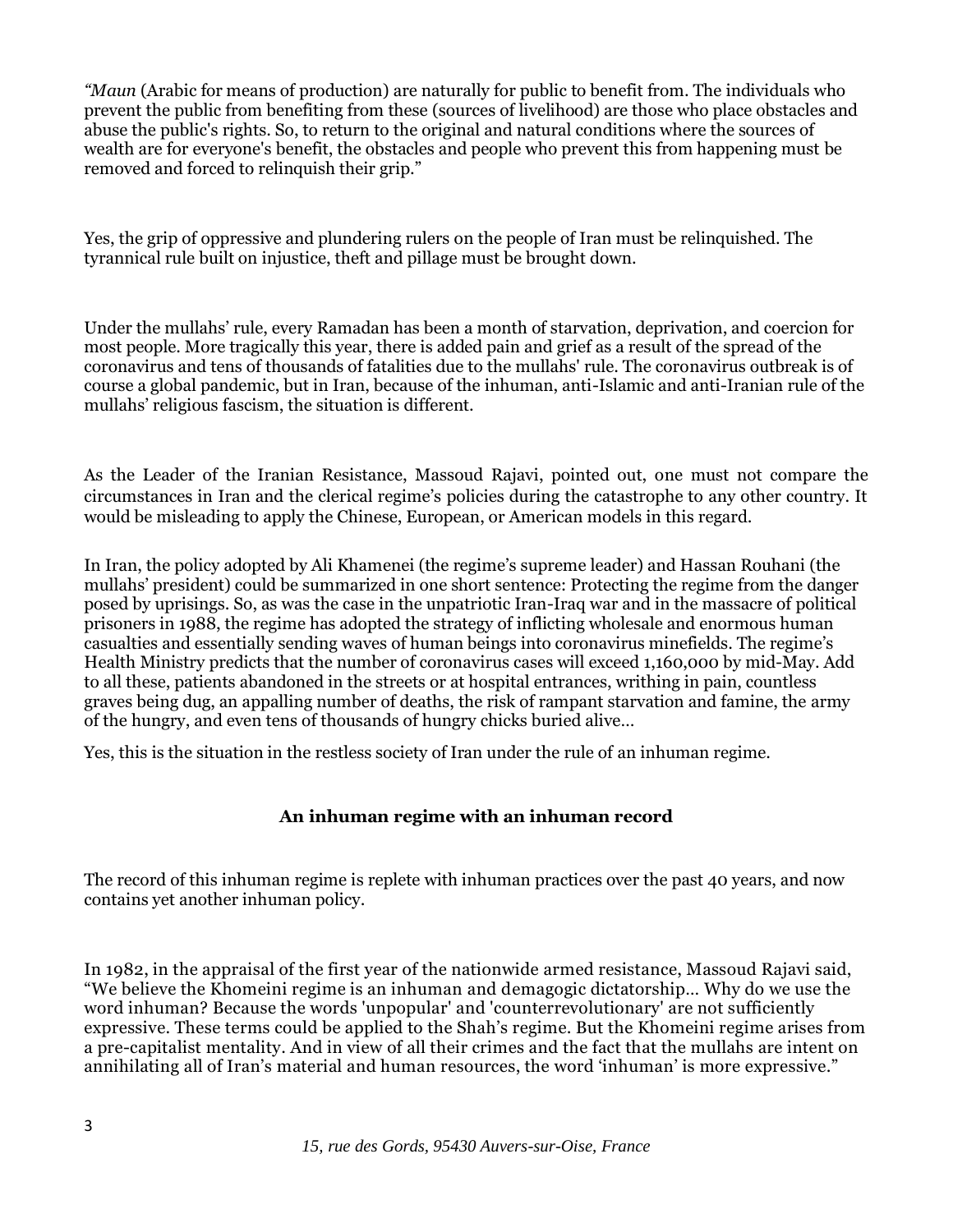On that basis, let's consider the clerical regime's record since the outset of its rule to today. The best descriptor for the catastrophic havoc it has wreaked is "inhuman." Suppression and plunder are not all the mullahs have done; they have also destroyed, burnt, dried up and eradicated. This can be seen everywhere: in the environment, in the economy, in the society's ethics and culture, in education, in basic infrastructure, in villages and cities, in water resources for industry and agriculture, in healthcare, and the system of social security. Yes, they have destroyed everything, everywhere.

Forty years of the mullahs' rule has dismantled the country's medical, health and welfare foundations to a large extent, leaving our country and society unable to defend against pandemics.

#### **Regime cover-up, inaction, the cause of the rapid spread of the coronavirus in Iran**

When it comes to the novel coronavirus, when the virus spread to Iran and the first instances of fatalities were seen as a result, the mullahs covered it up in order to conduct their theatrics on the anniversary of the 1979 Revolution on February 11 and their sham parliamentary elections. The mullahs' Minister of Interior even explicitly admitted that he did not accept suggestions and requests to postpone the sham elections. In other words, the virus was spreading and the regime was holding that charade.

The NCRI Security and Counterterrorism Committee exposed dozens of documents obtained from inside the regime's National Emergency Organization and the State Security Forces, leaving no doubt that Rouhani is lying when he claims that he learned about the outbreak on February 19. The evidence shows that ambulances were busy transferring infected patients since the final days of January. After three months of denials, the regime's officials and figureheads started admitting the truth in mid-April.

Finally, Rouhani's own Minister of Health has acknowledged that at least a month before February 19, the date that Rouhani claims he first found out about the outbreak, he had asked for an emergency meeting to stop flights to and from China and had asked the closure of schools, public gatherings and religious sites.

At the same time, Gholamreza Jalali, the Head of the regime's Civil Defense Organization, also asserted on state television that with the spread of the outbreak in China, "we had internal meetings in January. We appraised the situation and monitored what was happening… Our first official meeting was held on January 25, and we invited all the relevant parties."

It is, therefore, very clear that the regime leaders' failure to take any action in January was a deliberate attempt to prevent news of the outbreak from leaking out. This is what accelerated the spread of the virus to all over the country.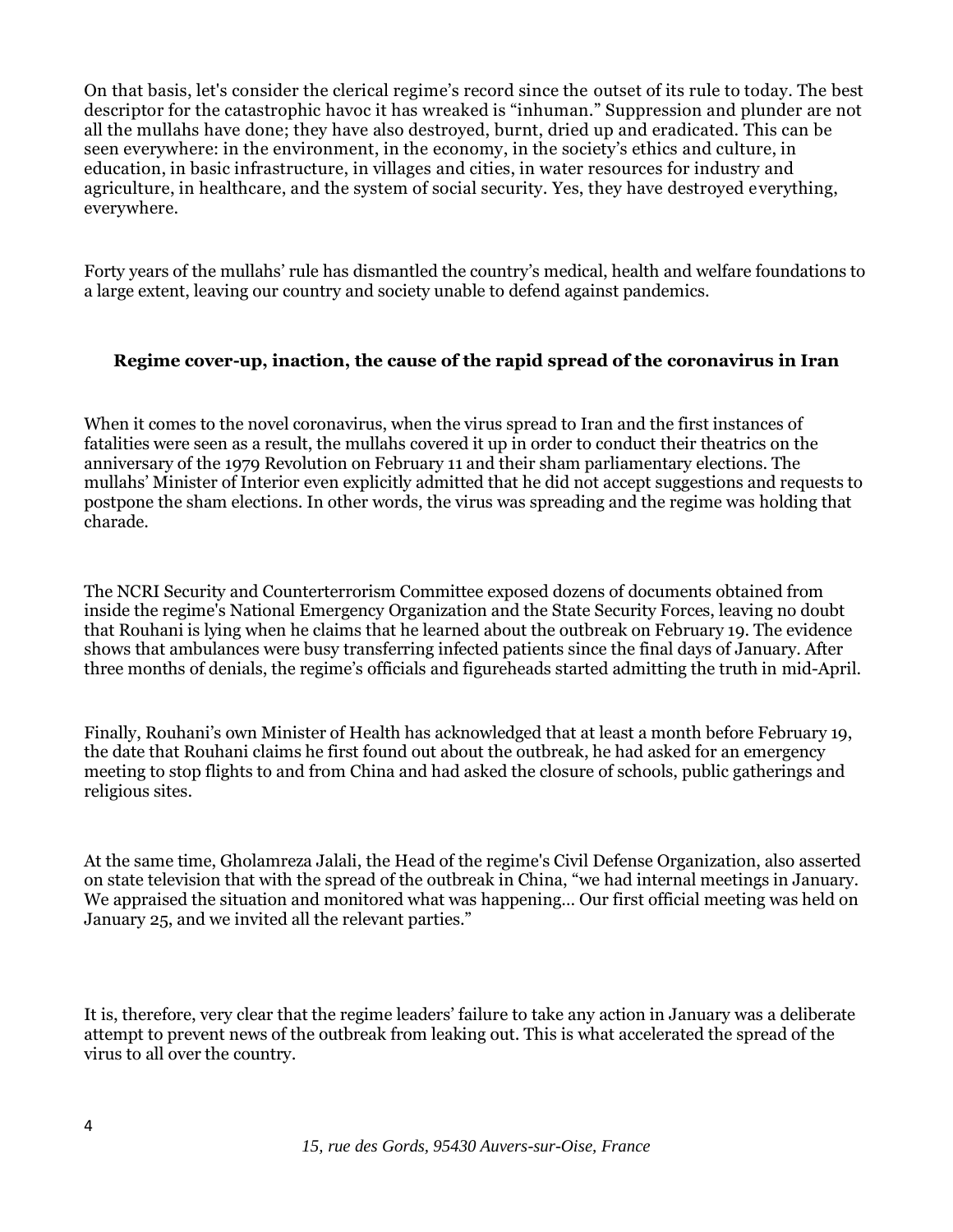And when the catastrophic surge in the death toll did not leave any room for further denials and disavowals, Khamenei and Rouhani resorted to inhuman policies and actions.

## **Downplaying the dangers of the coronavirus crisis**

This policy has been adopted, and is being advanced, on several fronts:

1. Downplaying the coronavirus crisis in a bid to normalize conditions. Khamenei keeps repeating that "This is not such a big calamity. There have been worse instances."

And Rouhani claims that the situation is improving. They underreport the number of deaths in order to avoid taking action to fight the pandemic.

## **Lockdown, the regime's minimum responsibility**

2. The mullahs have abandoned the obligations that any government fulfils when faced with emergency conditions.

They refuse to quarantine hotspots. They do not provide hospitals with required funding, equipment, and salaries for doctors and nurses. They have dodged rapid construction of new hospitals. They refuse to pay the salaries of workers, employees and other job holders who must not go to work.

They have also refrained from deploying the government's resources, particularly its financial and technological resources consolidated in the IRGC's holdings and companies as well as by Khamenei's Headquarters.

#### **The strategy of colossal human fatalities and sending people to the altar of coronavirus**

3. They are tilting the present circumstances toward triggering wholesale casualties. They have ordered workers and vulnerable people on a vast social scale to go back to work, without providing them any protective equipment, without first responder or emergency medical teams, and without creating the preconditions to prevent transmission and spread of the virus.

After all, what can multitudes of workers, government employees, and clients of government agencies do when they are packed in metro trains, buses, and work spaces? Does that leave any doubt about the regime's intention to deliberately push people to their deaths? But why?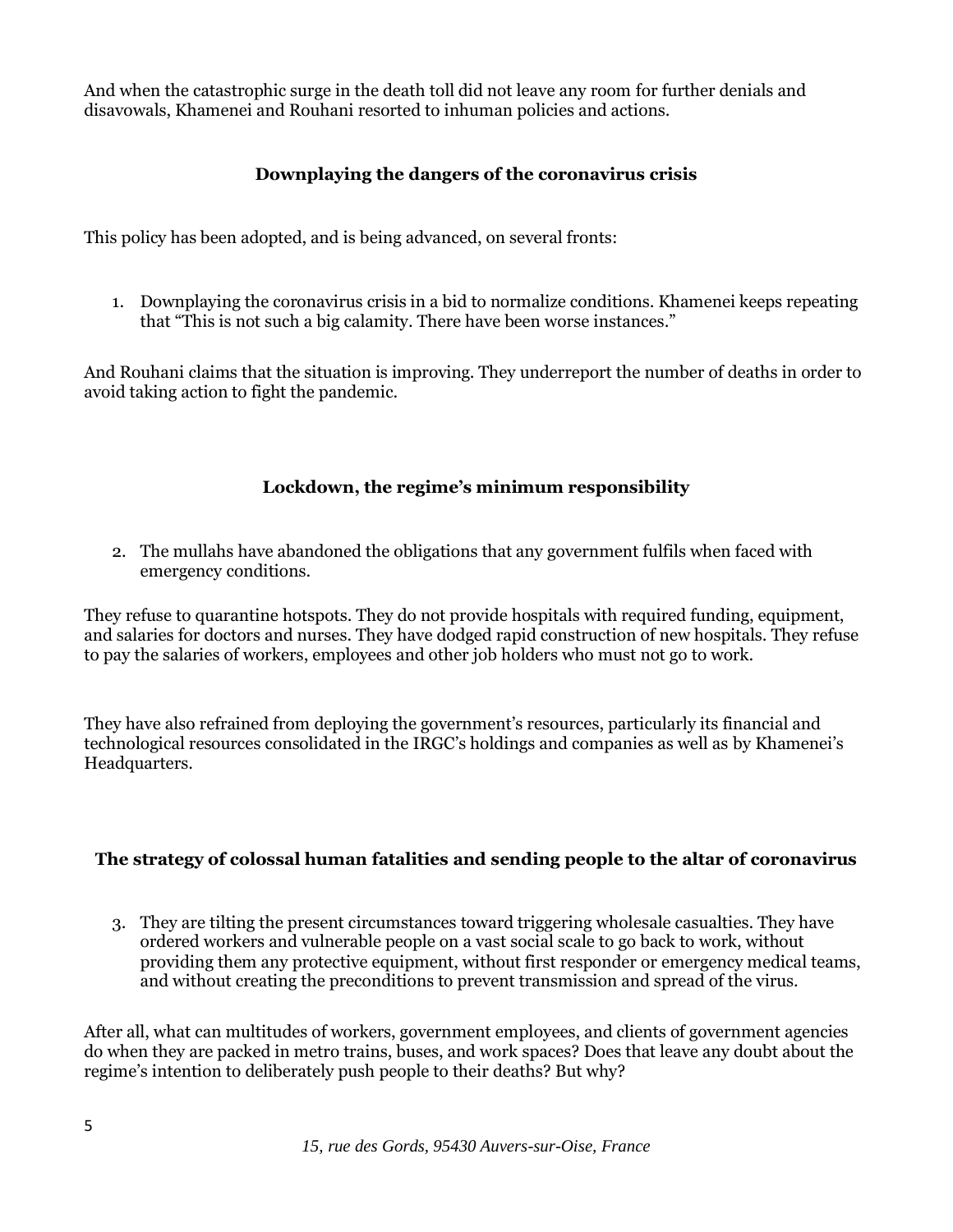Because Khamenei and Rouhani are implementing the exact model that was instituted during their unpatriotic war (with Iraq in the 1980s) and the massacre of political prisoners (in 1988) as a way to preserve their regime from the danger of uprisings and from the threat of being overthrown. They have thus adopted the strategy of triggering massive human casualties by sending people to their deaths on the minefields of the coronavirus.

In his book the "Islamic State," published before he seized power in Iran, Khomeini says that it is permissible to cause mass deaths "of a tribe" in favor of the state's interests.

Then, after he took power, he called his ominous war with Iraq "a divine gift." That was a war that he intended to use as a platform to reach Quds (Jerusalem) through Karbala (in Iraq) at the cost of one million deaths on the Iranian side alone.

And when he lost the war, in order to save his regime, he ordered the massacre of 30,000 political prisoners who were still serving their prison sentences.

Now, his successor, Khamenei, callously says, "this problem is very small compared to many other problems."

Let's not forget that it was Khamenei who ordered the chain murders (of intellectuals) in the 1990s.

And on the first day after the eruption of protests in November, he was the one who ordered slaughter of protesters and authorized his forces to fire at will.

It was Khamenei who ordered the deportation of Médecins sans Frontières (Doctors without Borders) from Iran after they had arrived in Isfahan to set up a field hospital on the basis of a previous agreement with the Foreign Ministry of the regime itself.

Indeed, it was also Khamenei who issued the demented and un-Islamic fatwa to wash, shroud and bury the victims of COVID-19 just like normal circumstances. The edict is nothing but a deliberate attempt to spread the virus.

All this shows why, since the start of this outbreak, Massoud Rajavi targeted the "virus of the velayat-e faqih" (absolute clerical rule).

Indeed, Khamenei's enterprise is the epicenter for spreading death, disease, terrorism, torture, plunder and corruption. This is why the rebellious youths and the popular protests and uprisings cannot wait to bring down and destroy it.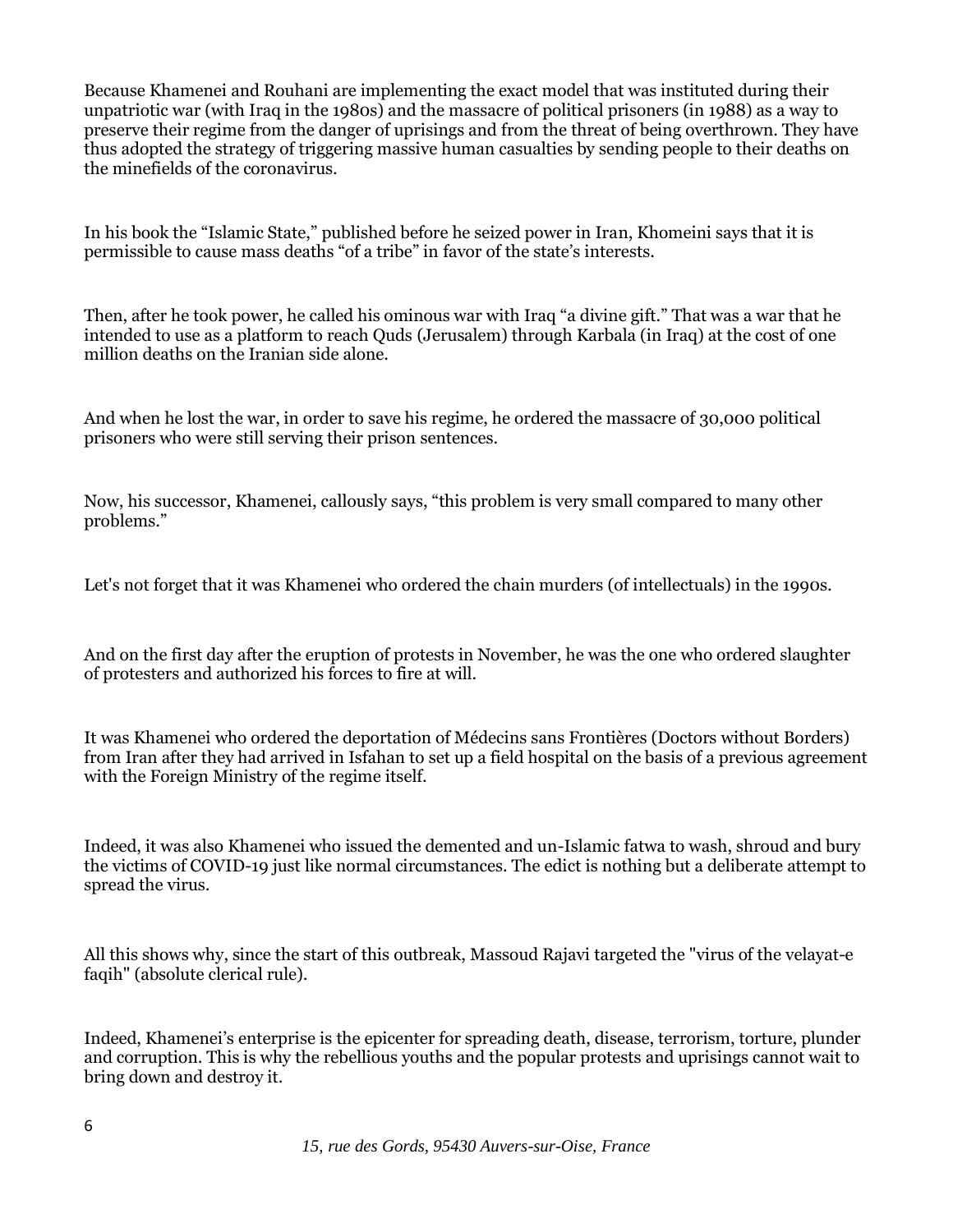#### **The minimum duties of a people's government**

My fellow compatriots,

If instead of the mullahs' religious dictatorship, people's sovereignty was in place and all the people's votes were respected, the elected government would have at least done the minimum:

From the outset, it would have announced a national state of emergency and informed the public about the situation. It would not have kept more than 80 million Iranians in the dark or surprise them about a life-or-death issue that affects them all.

It would have wrapped up all the plans for the anniversary of the revolution and the parliamentary elections.

Instead of clerics, the IRGC, the Bassij and the notorious Ministry of Intelligence agents, it would have leveraged the expertise of specialists and doctors to shut down any public places that would be necessary, from mosques and holy shrines to movie theaters. It would have stopped all flights and banned travel to contaminated regions and it would have quarantined wherever necessary.

A nationalist government would also relegate administrative authority to popular councils in all districts and neighborhoods in every city and village. And it would have summoned all its energy to provide for the needs of people and hospitals.

It would have paid the salaries of workers, office employees, teachers and all working people during the lockdown.

It would make available to people all the funds and assets of people under state control.

A nationalist government would strongly support all the nurses and doctors, providing a comfortable life for their families and children.

A nationalist government would increase the number of emergency workers, providing the essential equipment to prevent infection of doctors, nurses and all medical staff in hospitals. It would have increased their salaries so that they could care for patients.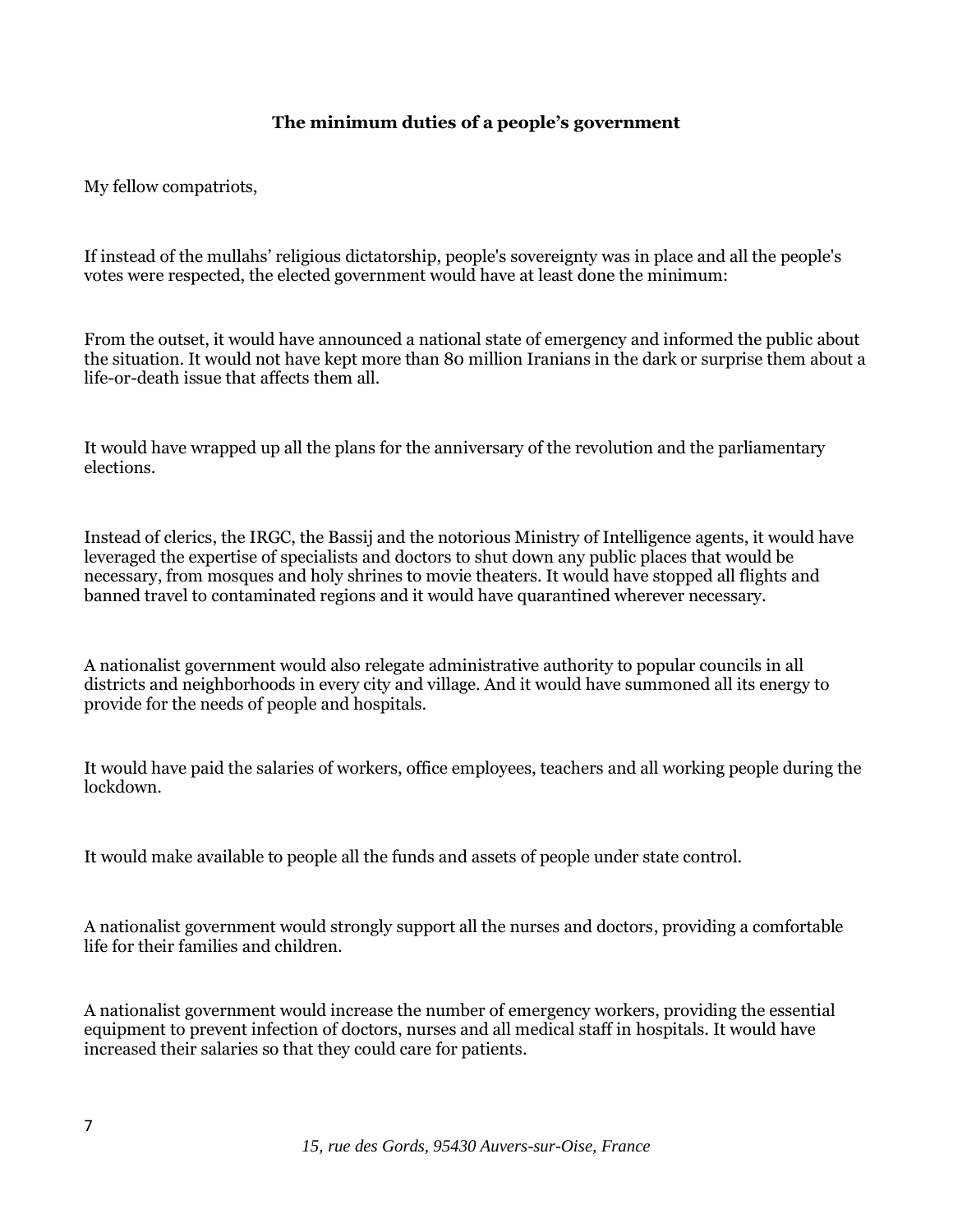It would also undertake industrial loans, especially for small businesses, in order to prevent their bankruptcy and lay-off of their employees.

A nationalist and popular government would certainly leverage the cooperation and support of farmers, garden owners, livestock owners and producers of food products to produce healthy food at low prices.

Let me also point out two issues in parenthesis here:

First, the population of Iran is significantly smaller than those of China, India, Indonesia or Bangladesh. Second, Iran's wealth is truly much more than many other countries. This wealth includes oil, gas and mineral resources and the donations made to the Imam Reza Shrine in the Astan-e Qods-e Razavi.

In March 2018, the mullahs' former president Mahmoud Ahmadinejad wrote that the wealth hogged by foundations under Khamenei's control amount to some 700 trillion tomans (156 billion USD at the time). In those days, the value of the Iranian currency against the US dollar was 3.5 times what it is today. The US dollar was exchanged in Tehran's market for a maximum rate of 4,495 tomans, whereas today this rate is closer to 16,500 tomans.

So, I must reiterate: 1. Iran's population is smaller compared to China and India; and 2. Iran's wealth is much more than many other countries. Therefore, our country's persistent problem has been the rule of kings and clerics (Shah and Sheikh) and not shortages.

I outlined the duties of a nationalist government. But as far as the clerical regime is concerned, we say that this regime itself can afford to pay the wages of workers and salaries of government employees for at least the duration of the lockdown period.

It can provide the public with free equipment and medications needed to fight the coronavirus to enable our people to get through this period.

Hospitals and clinics must consider it a national duty and an imperative to treat infected patients free of charge. The government must pay for these expenses by relying on Iran's wealth and resources, which belong to the people of Iran in their entirety.

All military and skilled industrial centers must undertake the production of necessary equipment and items to fight the coronavirus.

In my Nowruz (Persian New Year) message this year, I highlighted the horrific figure of 60 million people living under the poverty line in Iran, which includes temporary workers, poor farmers, slum dwellers, the unemployed and the hungry.

*15, rue des Gords, 95430 Auvers-sur-Oise, France*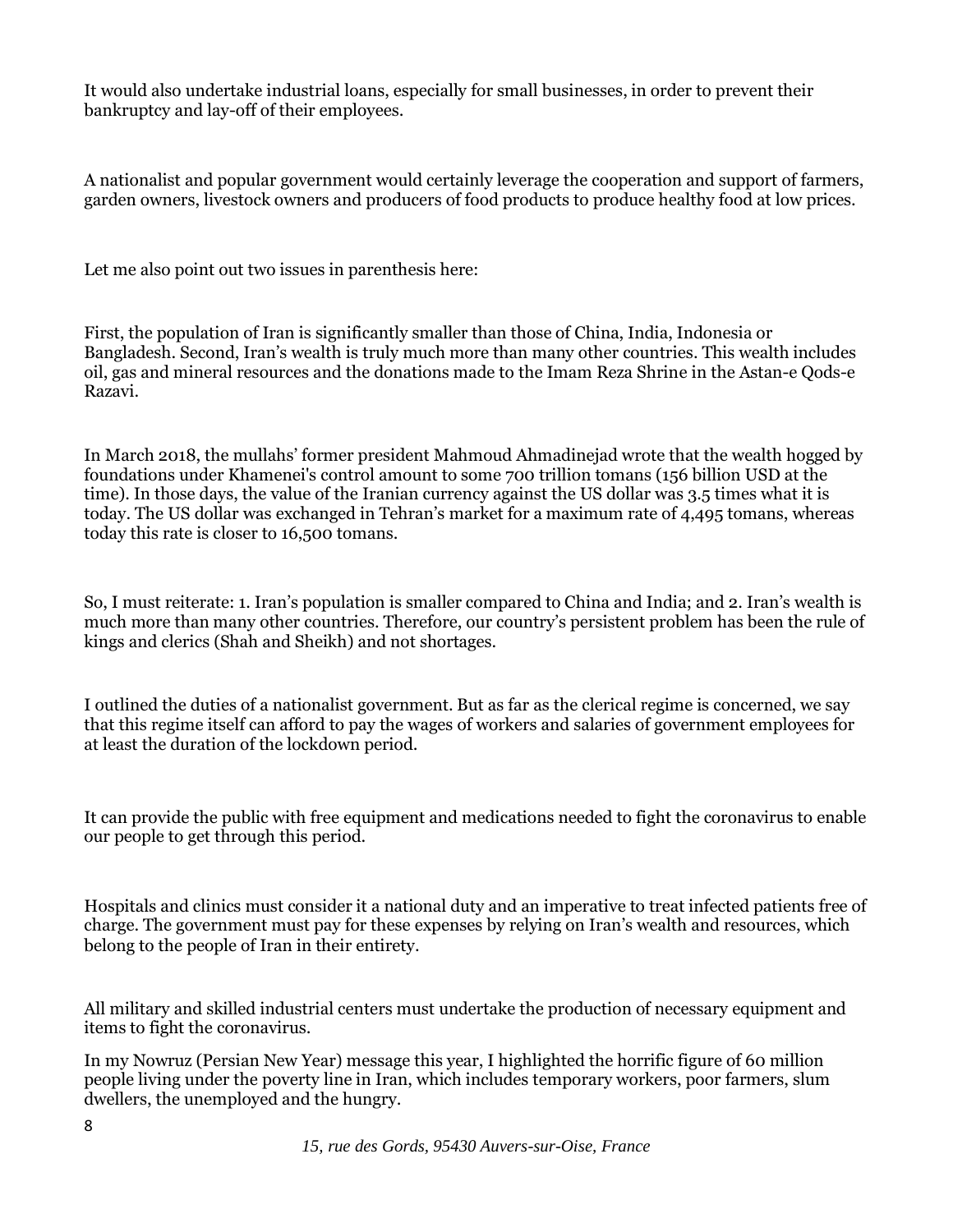Indeed, why is it that the mullahs' regime, which claims to be Islamic and a supporter of the oppressed, does not exempt these 60 million people from paying their utility bills?

Why do the farmers, villagers, garden workers, livestock owners, and producers of food products not provided with financial, technical and training support and facilities?

The conclusion is that we can and must triumph over the coronavirus, but not with this government and this regime.

#### **For this regime the priority is preserving the system and not people's health**

The mullahs are the cold-hearted enemies of Iran and its people. They have robbed safety from the Iranian people, leaving them without any form of support or refuge.

The Iranian people, especially the hardworking and destitute, are left alone in face of the monster of poverty. They are defenseless in the face of the monster of disease. They have no solutions. As the Quran says, they are crying out:

O' Lord, help us out of this land of oppressors, bless us with qualified leadership, and assign one of your strong and helping hands to assist us.

Khamenei and his allies have chosen to preserve their decadent regime at the cost of the lives of millions of Iranians. They see the regime's survival as the most essential necessity. This is why they have stationed their Revolutionary Guards, Bassij and Ministry of Intelligence agents in hospitals to prevent leaks of real news and statistics, to prevent revelation of identities of those who die or are infected. They seek to prevent people from protesting, and if anyone dares to speak up, they will engage in suppression and arrests.

Essentially, the clerical regime does not deem the health of people and society as fundamental. The fundamental aim is to protect their regime in the face of uprisings and against the threat of being overthrown.

This is why they have increased the number of patrols and additional controls everywhere. This is why they have resumed the executions of prisoners and terrorize the public to the maximum degree.

And all this unfolds in the month of Ramadan. As the Quran says: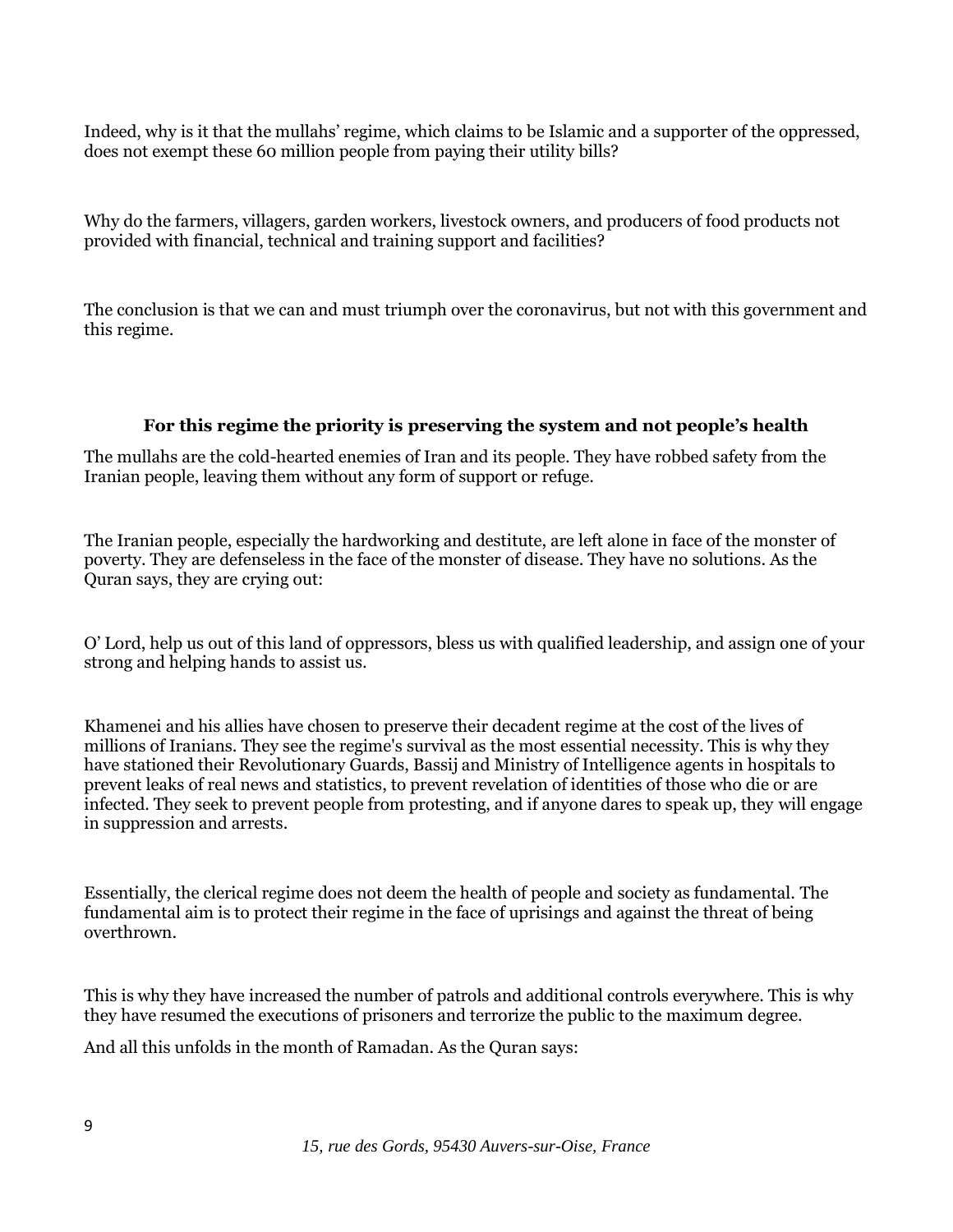Woe to the blasphemers,

Woe to the oppressors,

Woe to the criminal liars.

There is no doubt that the criminal mullahs who have dragged the people of Iran into such an abyss of disease and death, will not be able to save their regime.

So far, confusion and instability have plagued the regime so much that state-run media, analysts, and even members of the regime's parliament have been warning each other about further uprisings and "a colossal protest movement."

The state-run daily Jahan San'at wrote on April 22, "Today, the economic consequences of the coronavirus and subsequent social consequences of the disease have begun to emerge in the country. Economic collapse followed by a social collapse will be inevitable in the near future, leading to another eruption of economic and social discontent. This time, of course, the protests will be more intense and accompanied by more violence. They could be described as a colossal protest movement, in which the lower and middle class sectors will participate more." (Jahan-e San'at – April 22)

Yes, today, the entire regime is taking its last breaths and has no cure. Missile and satellite launch theatrics are no longer effective.

#### **Everywhere, the regime must be targeted**

### Compatriots!

The only path to salvation and freedom is for the Iranian people to take their destiny in their own hands.

In Ramadan, the month of Imam Ali, "one must rely on this triumphant lion of God to target the regime everywhere."

As Massoud Rajavi said, "If every death is an opportunity and a blessing for the mullahs' religious fascism, we must rebel and wage a battle against the regime that is a hundred times more intense, and turn these deaths into the countdown for the regime's overthrow." Yes, "Rebels will create victories."

Yes, I repeat, the people of Iran and their valiant children will rebel against the coronavirus and the virus of the theocratic regime, and they shall overcome.

Look at the innocent prisoners rebelling in the prisons of Khorramabad, Aligoudarz, Mahabad, Adelabad of Shiraz, Saqqez, Ahvaz, Tabriz, Hamadan and Fashafuyeh in Tehran.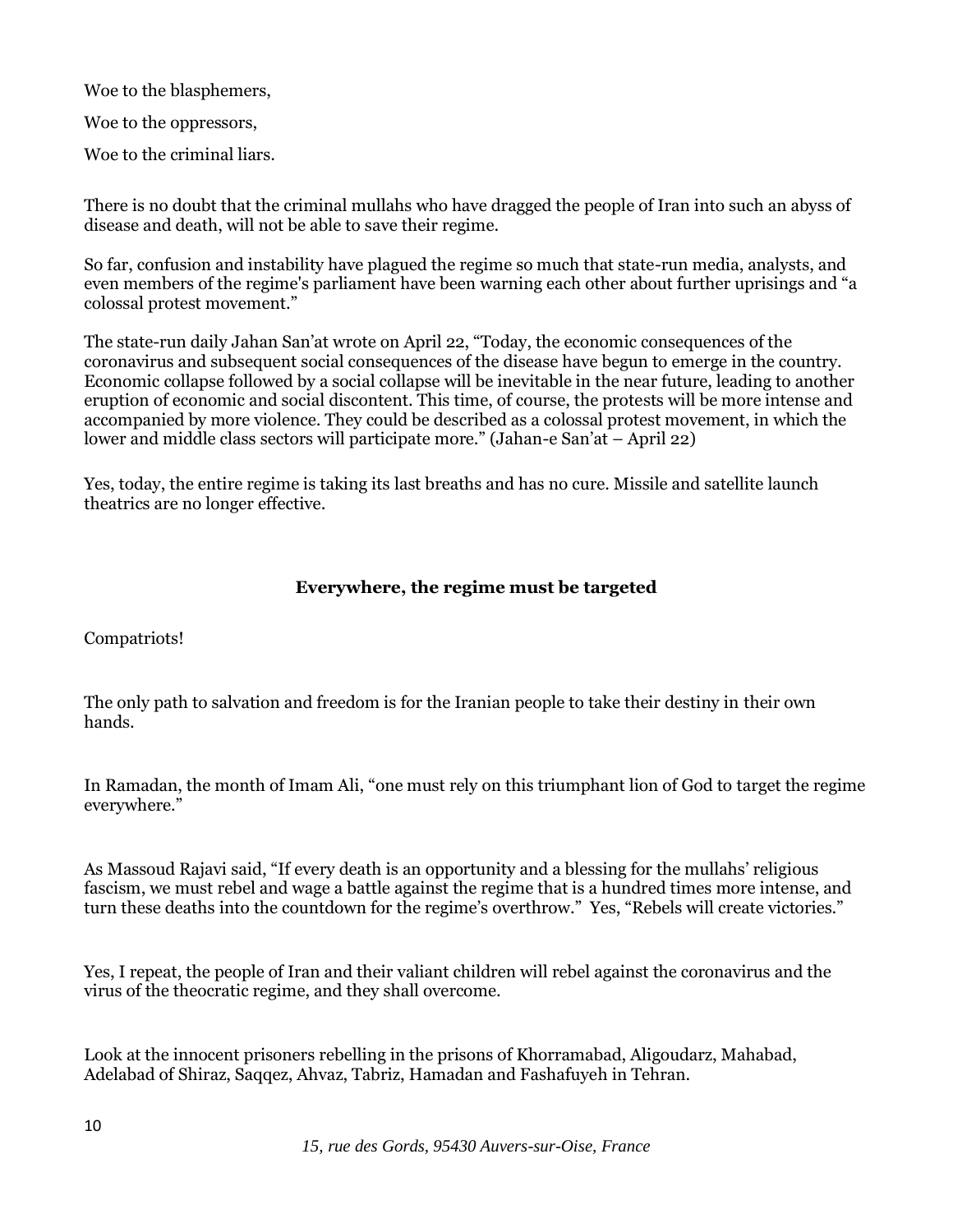Look at the courageous youths and the Resistance Units who have taken the initiative, disseminating the message of hope and rebellion everywhere.

These are the sparks of a volcano which will soon erupt. And the Army of Freedom will rise up and come to the people's aid.

### **Prayers**

Dear Lord, in your month and your feast, we are praying to you.

We ask you to bless our patients in all cities and villages, bestowing them health and recovery.

O' God, our defenseless and homeless people, our innocent patients, our oppressed and plundered compatriots have no one to ask for help other than you.

So, we ask for your mercy in the face of this disease and in the face of the evil of the ruling mullahs.

O' Great Lord, increase the endurance of our people in the face of the coronavirus crisis, keep them safe, and save and liberate Iran and all Iranians from the evil virus of the mullahs' religious dictatorship.

Dear Lord, help our prisoners and captives in the torture dungeons of the mullahs' Judiciary, IRGC and Ministry of Intelligence to grow their strength and resistance.

Help the selfless nurses and physicians who have protected patients for the past few months. Bless them with ever greater patience and tolerance and keep them safe from the coronavirus, and the evil of the mullahs and the IRGC.

O' God, help the Resistance Units that have risen up against the virus of the velayat-e faqih, and boost their resistance and fighting spirit.

#### O' Great God!

Massoud Rajavi's cry of agony and outrage over the Iranian people's helplessness, inspires everyone, especially the youth, to rise up and rebel, and to unite and express solidarity. Help him lead our wounded country through his qualified leadership to the shores of freedom, health and justice.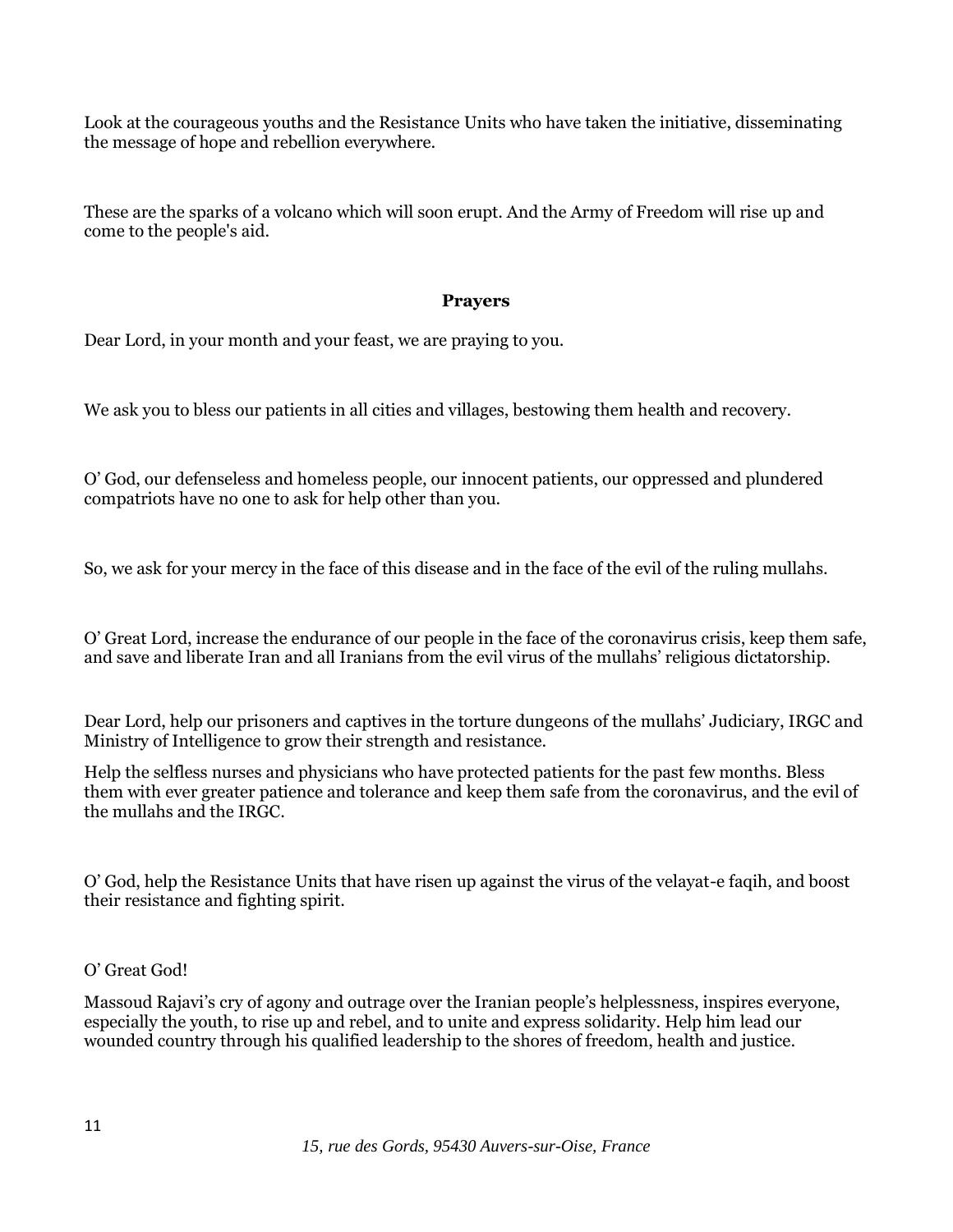Give him, his supporters and the Mujahedin-e Khalq (MEK) the ability to overthrow the velayat-e faqih regime and to liberate the Iranian people from the evil of these inhuman enemies.

Dear Lord, the MEK, and members and supporters of this Resistance, are in great agony over the suffering of their people and the calamities inflicted on them. Help them turn their grief and drive into a battle that is a hundred times more intense. Give them greater power in adhering to their pledge to liberate their enchained people and homeland and forge ahead on this path so that Iran would be cleansed of the two vicious viruses of the mullahs and coronavirus.

Dear Lord, help bring to ultimate fruition the sacrifices that the Mojahedin have made for you and in your path, namely the freedom of the Iranian people.

God, make us full of perseverance; Strengthen our steps; And grant us victory over regressive forces and those who conceal the truth; Ramadan will be blessed in this way. May God bless the people of Iran with health, goodness and prosperity.

## **Passing of Massoumeh Joshaghani, a sincere supporter of the PMOI**

Unfortunately, this morning, my dear sister, Massoumeh Joshaghani, one of the loyal supporters of the PMOI, passed away in Paris and left the large family of the Iranian Resistance in grief.

Many of PMOI women who were in prison in 1980s and those who have been in touch with the National Council of Resistance of Iran, know her very well.

Massoumeh Joshaghani was a former political prisoner who had endured much torture in the regime's jails. She was a long-time supporter of the PMOI since the beginning of the clerical regime's rule. And throughout the years, she remained a loyal supporter of the PMOI and made sincere contributions to the Iranian Resistance.

My deep sympathies go out to Dr. Mohammad-Ali Sheikhi, chairman of the NCRI Universities Committee, and to my dear Maryam, Sara, and Amistis, who lost such a great mother. I also extend my condolences to all PMOI members and the family of the Iranian Resistance.

At this time, everyone in the PMOI and the Iranian Resistance share the grief of Dr. Sheikhi who has struggled relentlessly for 40 years alongside the Resistance's Leader Massoud Rajavi and has always adopted admirable positions in defense of the principles of the NCRI.

Despite long years since her imprisonment, Massoumeh remained resistant and inspired by the symbols of perseverance in prison. She published her prison memoirs in the name of Shourangiz, i.e. Dr. Massoumeh Karimian, who was a symbol of staunch resistance in the regime's prisons.

Massoumeh was a tireless advocate for and defender of the PMOI throughout the years. She defended her sisters and brothers in Ashraf and Camp Liberty. She used to say, "All my soul is with the residents of Ashraf and especially, the sisters who were my cellmates."

May she rest in peace. I am sure that she will always be remembered for her goodness, purity and fortitude which are part of the movement's conscience. We will miss her at this moment in time, but her